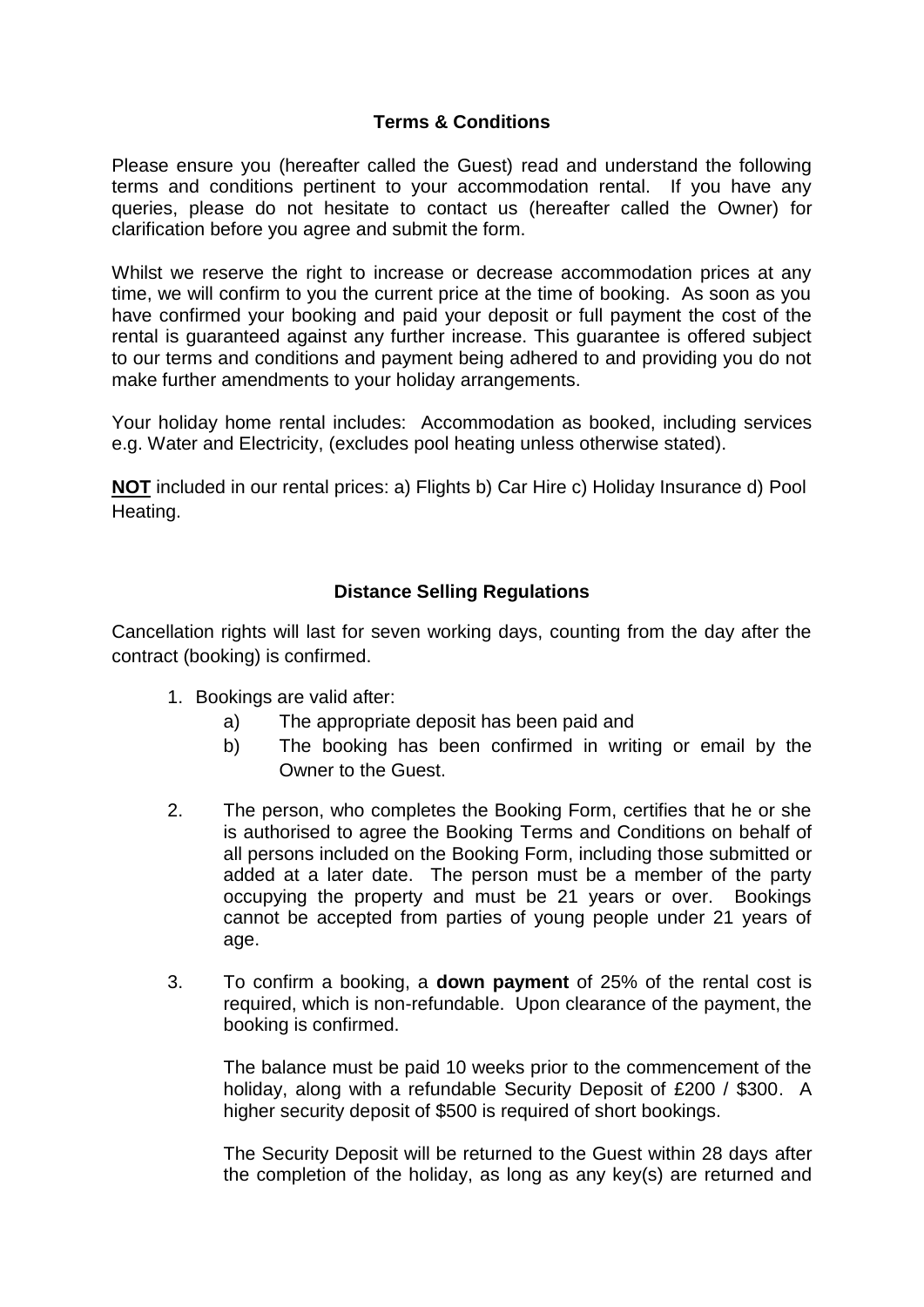no damage or loss is reported by the Owner's Management Company. If damage is reported, then we reserve the right to claim this off the Guest.

We reserve the right to treat the booking as cancelled if we do not receive the balance by the due date. Any cancellation charges detailed elsewhere in this document will then apply.

In the event of a cheque not being honoured by the bank on which it is drawn, we will make a charge of £10 / \$15 to cover the bank charges and our administration costs.

4. If the Guest wishes to cancel the booking, he / she should advise the Owner immediately by telephone, followed by confirmatory email. The Owner shall be entitled to retain all payments already made (except the Security Deposit) and to recover, if not already paid, the balance of the hiring charge as follows:

Less than 70 days' notice: 100% of the rental charge.

- 5. In the unlikely event that circumstances beyond the Owner's control necessitates the cancellation of the rental arrangement, the Owner reserves the right to cancel any bookings at any time and will only be liable to refund monies already paid by the Guest. Furthermore, the Owner cannot guarantee that all the facilities described in their brochure or website will be available.
- 6. The Guest agrees to pay the full cost of any breakages, losses or damage to the property (the Owner's Management Company will be sole arbitrators on cause of damage loss).

a) To take good care of the property and to leave the property in the same state of cleanliness and general order in which it was found. The Management Company will be entitled to make an additional charge to the Guest if extra cleaning is made necessary as a result of the property being left in a dirty condition upon the Guest's departure.

b) To report any damage or loss **immediately as it is discovered** to the Owner's Management Company in Florida.

c) Guests are liable for the cost of an engineer call out, where there is no fault found.

d) To permit the Owner or their Agents reasonable access to the property to carry out any maintenance if necessary.

e) Not to sublet or share the property except with persons nominated on the Booking Form.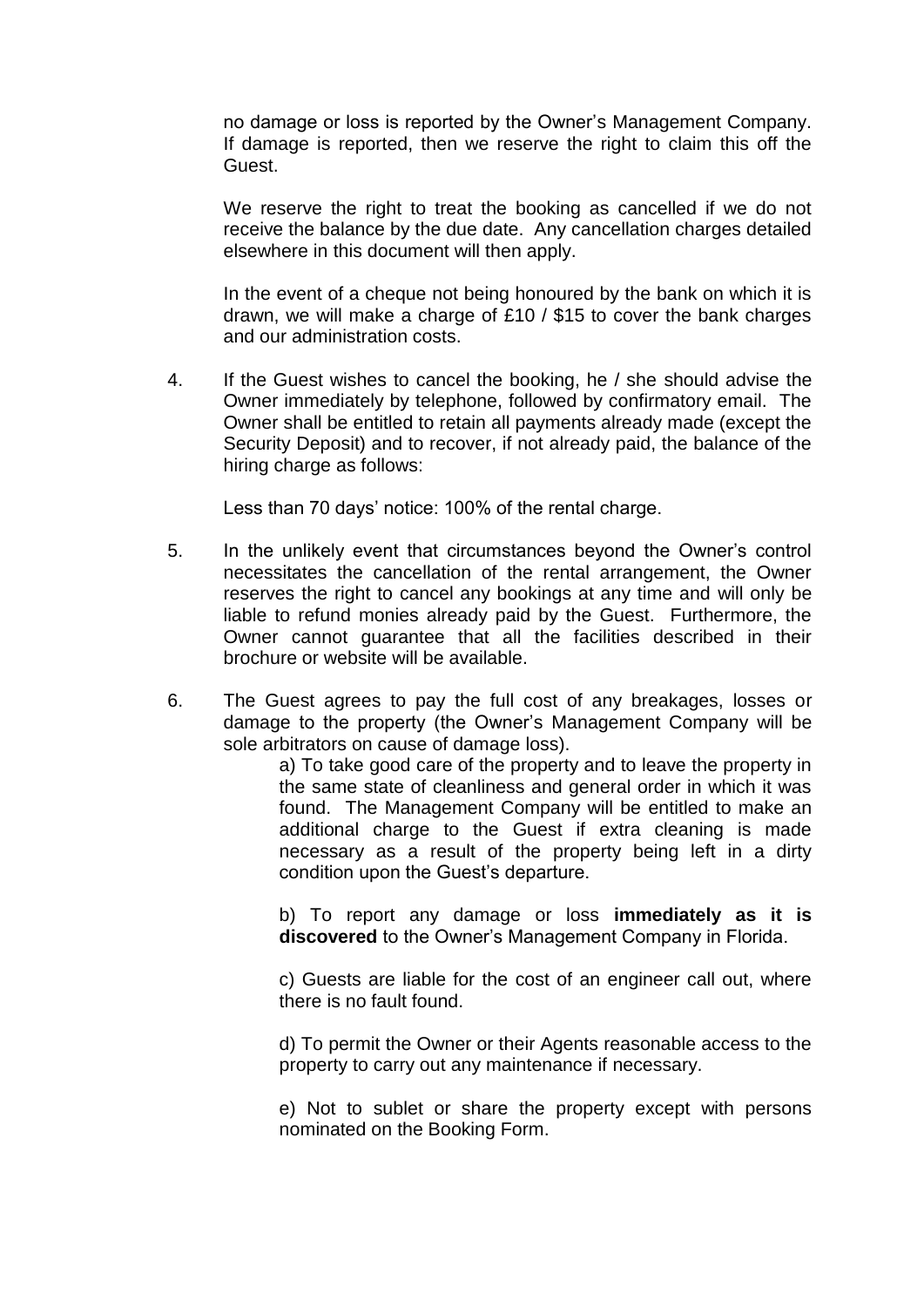- 7. No liability is accepted by the Owner for loss of main services or failure of appliances, nor for the consequences of the actions or omissions of persons who may control supply of mains services, nor any actions taken in the vicinity of the property by any authority over which there is no control by the Owner.
- 8. The property is available after 4pm on the day of arrival and must be vacated by 11am on the day of departure. Should you wish to extend your stay or enquire about a late check-out, this may be requested at least 24 hours prior to departure (11am previous day). Should this option be available, a nightly rate will be charged at your current tariff, subject to a minimum of \$75. Failure to comply with this may result in extra rental charges, which the Guest agrees to pay, subject to a minimum of \$100 plus a night at rack rate.
- 9. The Owner does not accept any liability for injury, loss or damage caused by any reason or for any claim made as a result of this booking and / or the subsequent holiday. The Guest is responsible for taking out adequate insurance policy (ies) to cover all risks. This waiver is also applicable to people visiting the property as guests of the Guest(s).
- 10. The Owner does not accept any liability for injury, damage or loss caused, or for any such claim by a third party, as a consequence of actions by the Guest(s) and other people occupying the property during the period of the let.
- 11. Pool. An additional fee will be levied if the Guest requires the pool to be heated during their stay. Guests may use the swimming pool at their own risk. They should always observe the safety rules listed in the Information and Safety Book held in the villa and observe the pool safety notice displayed in the pool area.
- 12. The pool is cleaned and chemically balanced every week for your safety and comfort, however, on rare occasions, it may be necessary to apply extra chemicals to the pool, to maintain safe and correct chemical levels. Should this occur during your stay, it will be necessary for Guests to be out of the pool for a period of 12-24 hours for safety reasons.
- 13. As owners of the property, we, our servants or agents, will not be liable for any loss or delay occasioned by any of the following: strikes, riots, political unrest, war or the threat of war, terrorist activities, industrial disputes, fire, flood, technical / weather problems to transport, aircraft, closure of airports, or any other event beyond the owner's control.

Aircraft captains are legally entitled to deny boarding to any passengers who present themselves at the aircraft in an unacceptable state due to the influence of drink or drugs. Any passenger so doing, will be deemed as having given notice of his / her cancellation of the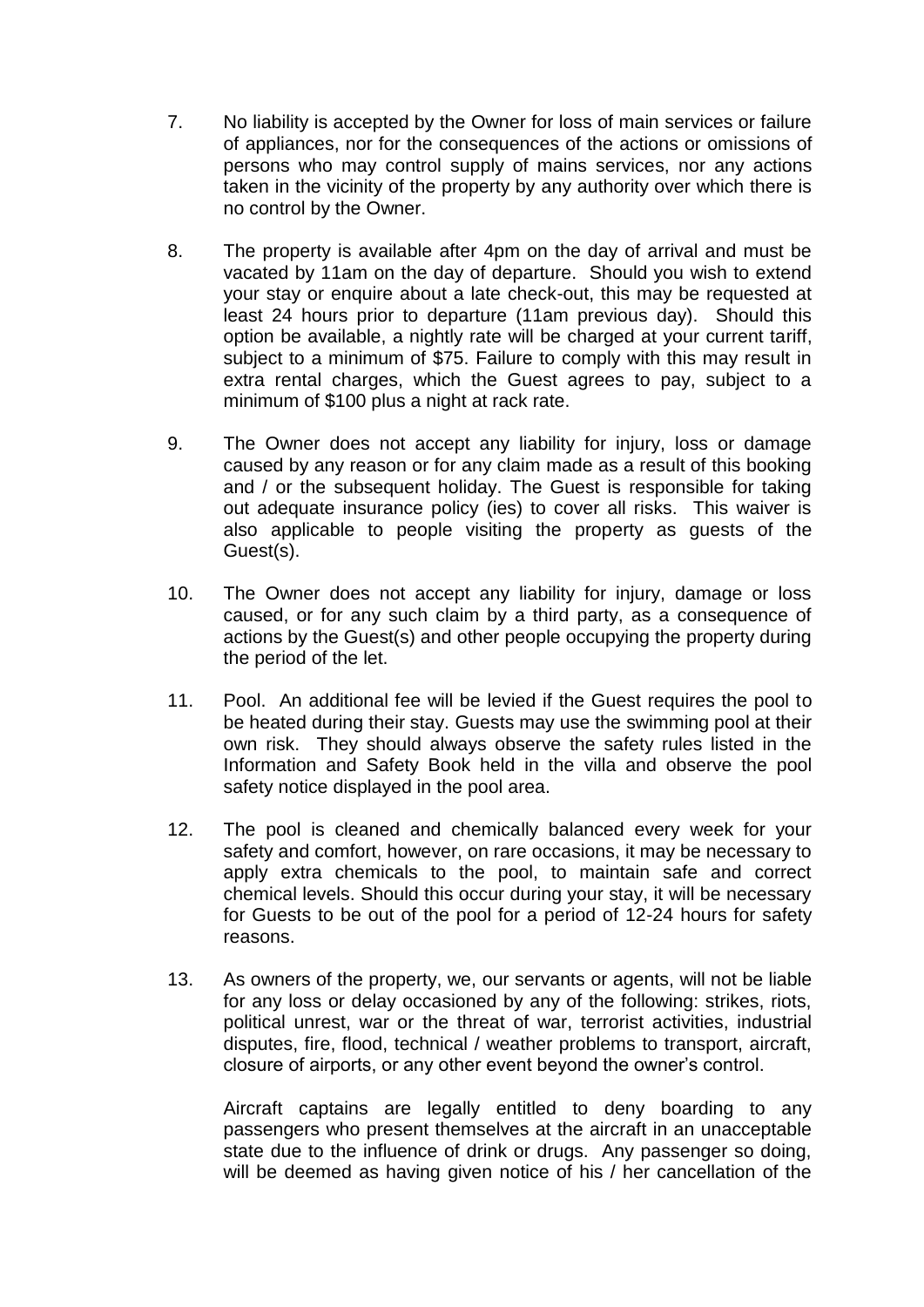booking at that time and the aforementioned cancellation charges will apply.

- 14. The maximum occupancy is calculated by the number of bedrooms times 2, (ie. 6 Bed home 6x2=12), this is determined by the authorities within strict guidelines for fire safety. Please note that contravention of the above will render your booking void, all monies paid will be forfeited and you will be asked to leave the villa immediately without further compensation.
- 15. Strictly no pets or smoking are allowed in the villa at any time. Please note that contravention of the above will render your booking void and all monies will be forfeited. An extra cleaning cost of \$500 will also be levied and you will be asked to leave the accommodation immediately.
- 16. Our home is situated in a quiet residential area consisting of a mix of rental homes / US families. It is a condition of the rental that you should be considerate in your behaviour and keep noise levels to a reasonable level so as not to disturb our neighbours.

### 17. **Liability and Loss of Visitor Property**

The Owner does not accept any liability for the loss of guests' property. Lost property will normally be disposed of, if it is not collected within 7 days and a reasonable charge may be made to cover administration and to cover the costs of storage and handling of lost property.

### 18. **Complaints**

We sincerely hope that you do not have any, but, in the unlikely event that you wish to register a complaint during your holiday, please contact the Owner's Management Company and follow this up with a letter. Give a copy to them and send us a copy on your return. Unfortunately, we are not always able to control the components of your rented accommodation and it is possible that an advertised facility may be withdrawn or changed, due to circumstances beyond our control and for which we cannot accept liability.

19. British and Irish citizens travelling on the visa waiver scheme and staying for less than 90 days, should hold a full British or Irish Passport, which is valid for a least 90 days following their entry to the US. All other nationalities should contact the US Embassy for further information.

### 20. **BBQ**

If you have hired a BBQ, it will be delivered to you with a full bottle of gas. Utensils can also be hired for a cost of \$10.

It is against Florida Law to use the BBQ within the screened enclosure. It must be positioned outside of the screened enclosure away from the house. Any damage to the house or the pool screen caused by use of the BBQ will be chargeable and deducted from your security deposit.